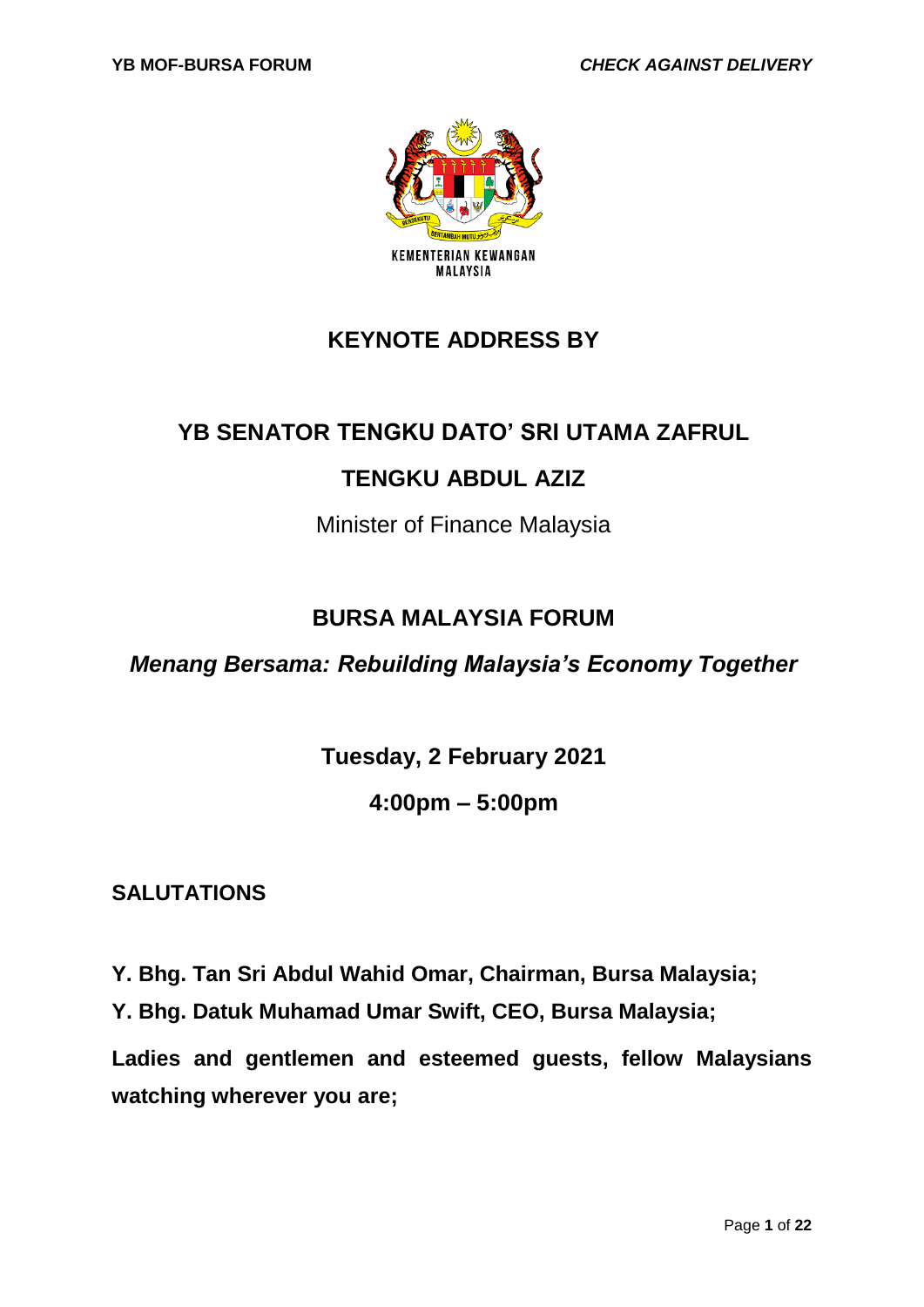#### **INTRODUCTION**

- 1. A very good afternoon to everyone. Firstly, thank you for making time to join this session today, and many thanks to Bursa Malaysia for making this happen.
- 2. Since my appointment as Finance Minister, I have been engaging with various organisations and media outlets, both domestic and international. In more forward-looking discussions, we talked of what it means for Malaysia in rebuilding her economy—not just merely reconstructing but building it to be better and more resilient than what it was before.
- 3. Throughout this COVID-19 pandemic, leaders all over the world talk about the need for their people to set aside their differences, do their part and unite in the face of this ongoing threat. In Malaysia, we witnessed the rise of hashtags like "*kita jaga kita*" or "*menang bersama*". The pandemic has certainly tested our ideals of normality, public life and social togetherness.
- 4. The COVID-19 pandemic has been the definitive global theme in 2020, causing most governments to deal with both public health and economic crises at the same time. According to the International Monetary Fund (IMF), the global economy contracted by 3.5% in 2020, with an estimated loss of USD22 trillion from 2020 to 2025. More worryingly, approximately 90 million people are expected to enter extreme poverty by the end of this year, reversing growth trends seen over the past two decades. This will increase inequality in many countries, with the risk of uneven recovery, or perhaps even a "K-shaped" recovery.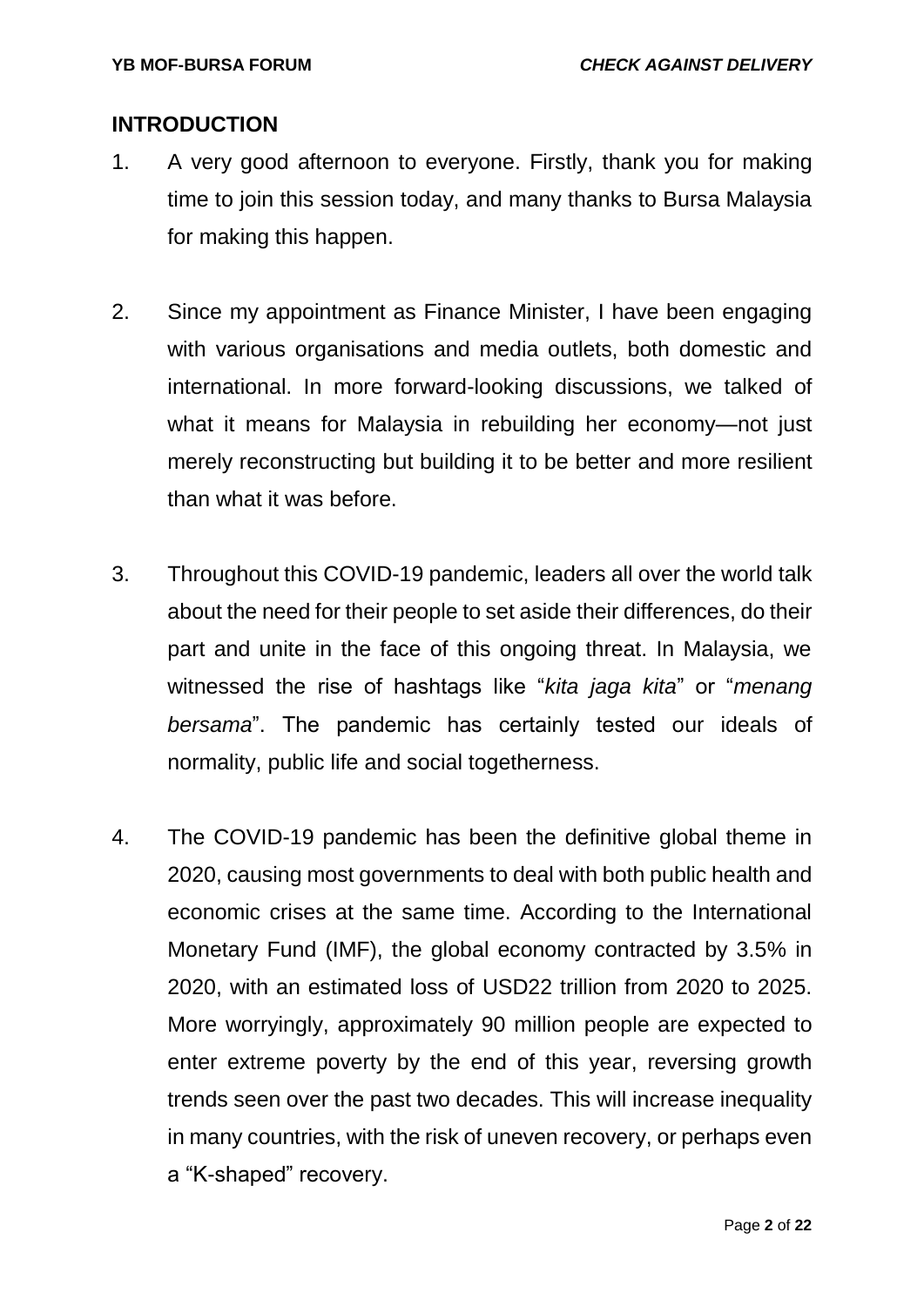5. Recently, the World Economic Forum said that the contraction in growth for 2020 is estimated to have wiped out 495 million jobs, or at least 14% of the world's entire workforce. As a result, governments globally poured in approximately USD14 trillion to save lives and livelihood – protecting jobs, businesses, as well as people's means to earn a living. This has led to an increase in global public debt which is estimated to reach 100% of GDP in 2020.

### **FIGHTING THE COVID-19 WAR: THE JOURNEY THUS FAR**

My fellow Malaysians,

- 6. It has been a year since this nation and the world started experiencing this unprecedented pandemic, at least in recent history. Many uncertainties still linger: when will the pandemic end? How can we expedite herd immunity? Why is today's 'lockdown' not as stringent as the one we had in March 2020? And, in terms of the economy, where do we go from here?
- 7. The impact of this pandemic is beyond anything we talked about a year ago. Although with the impending vaccine arrival, we can see a glimmer of light at the end of the COVID-19 tunnel, we have still some way to go in dealing with the full extent of its impact. Amidst this sea of unknowns, there are a few facts that we know:
	- a. **Firstly, we can anticipate between 3.5% to 5.5% contraction in growth in 2020**, whereas the IMF recently revised our contraction by 20 basis points – from 6% in October 2020 to 5.8% in late December. Nonetheless, these are better than the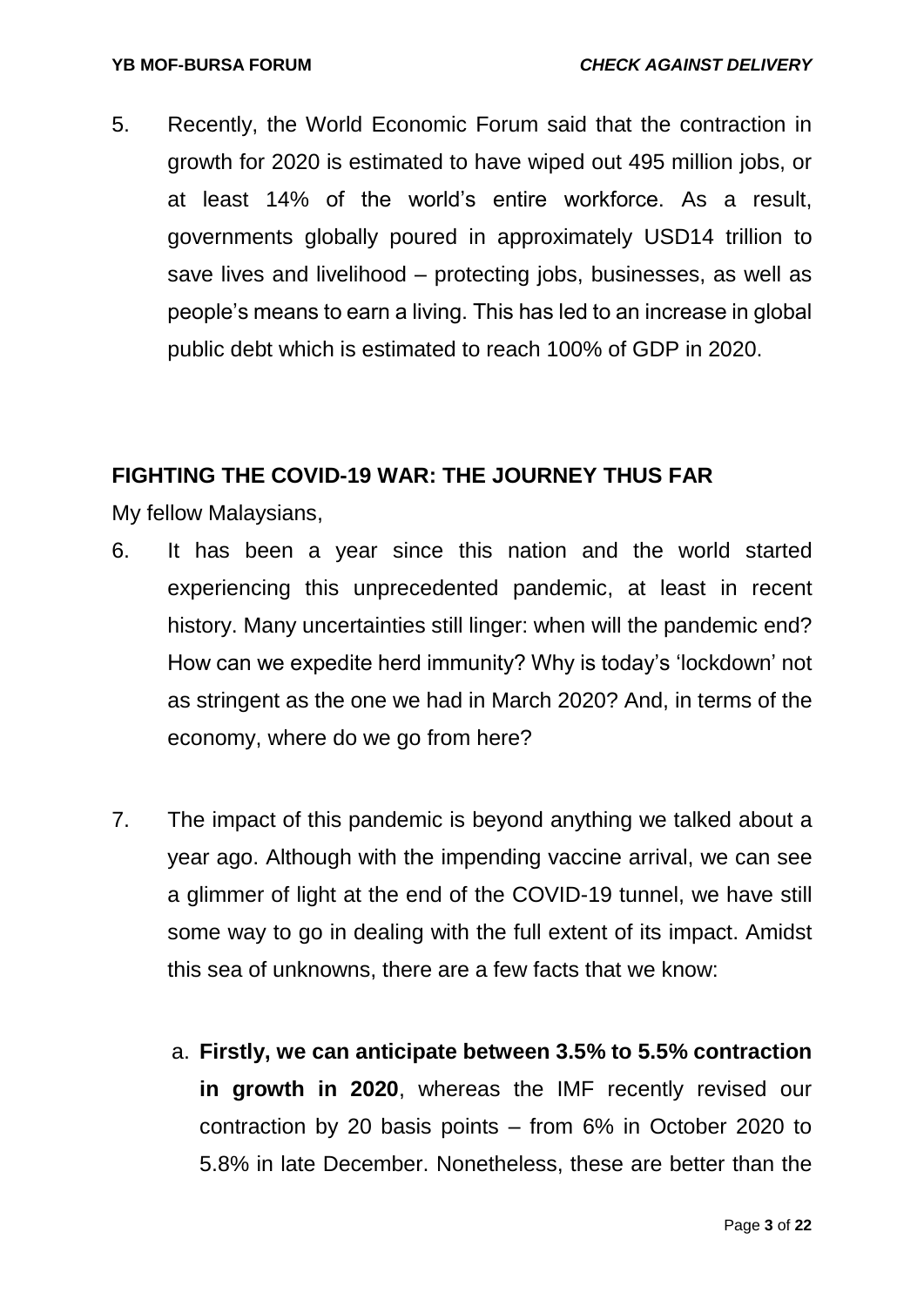UK (-10.0%), the Philippines (-8.3%), India (-8.0%), the EU (-7.2%), Thailand (-7.1%) and Singapore (-6.0%).

- b. **Secondly, we have successfully limited Malaysia's case fatality ratio at 0.4%, or within the lowest 5% globally.** Our public institutions and health care system have worked effectively and constructively together, which is acknowledged by Moody's recent announcement as well as by the IMF during the Article IV Mission last December.
- c. **Thirdly, the Government's financial standing remains strong, and has been used to good effect to cushion the shock.** Fitch, in their recent report, agreed that our deficit targets of 6% in 2020, and 5.4% this year are realistic and achievable. These are better than IMF's estimation of 10.3% deficit that will be experienced by emerging market economies. Despite our fiscal deficit, the additional spending via our economic stimulus packages in 2020 is a testament to the Government's priority when it comes to the people. So far, the stimulus packages have benefited 20 million individuals and 2.4 million businesses, with more than 50% of the initiatives delivered to date. Out of this, the bulk of disbursements include immediate relief measures such as the cash aid like Bantuan Prihatin Nasional, the Geran Khas Prihatin, wage subsidies and other measures to protect the rakyat's livelihood and ensure the continuity of businesses. This is expected to add up to four percentage points to growth in 2020.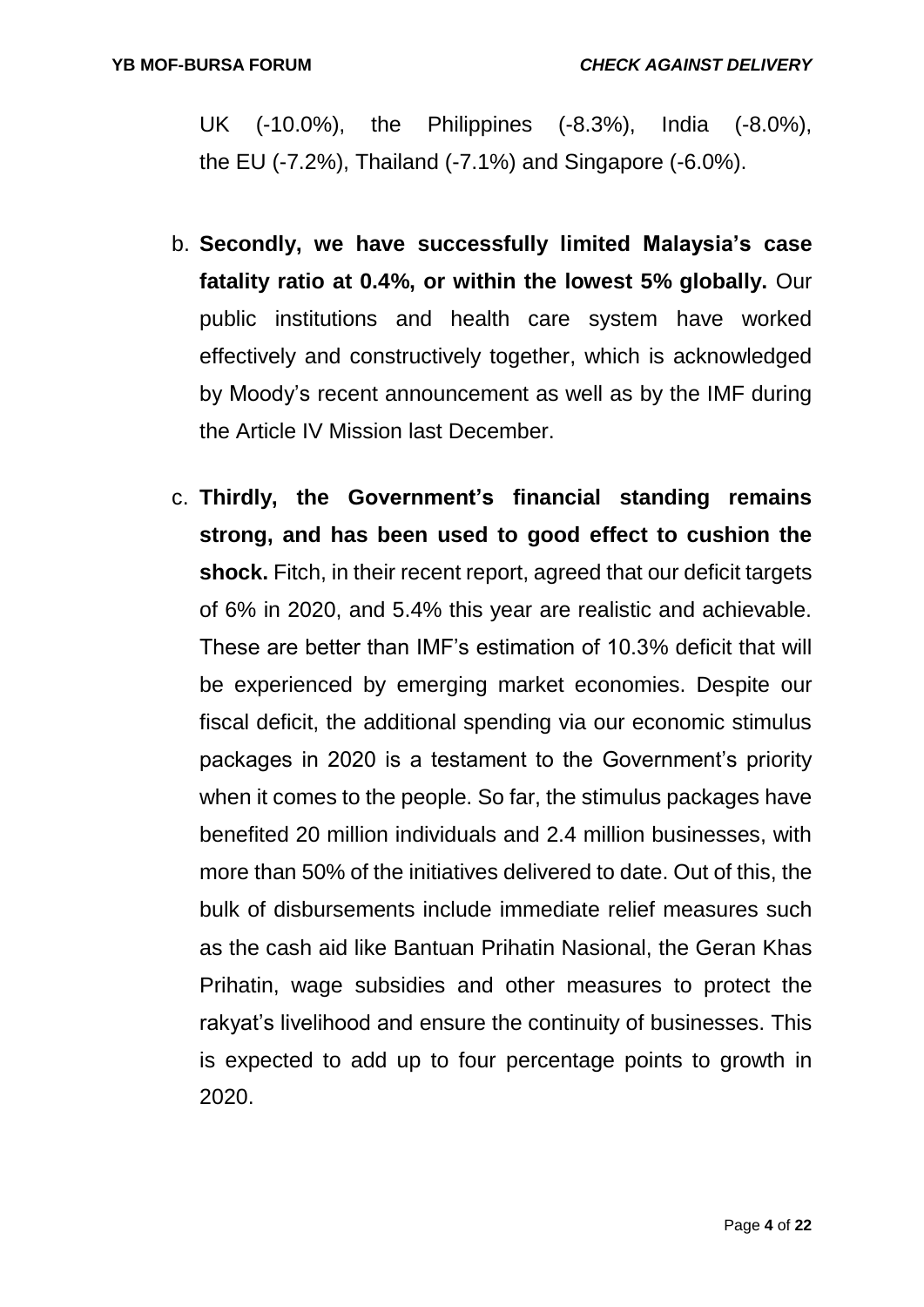- 8. **Fourth, investors' confidence continued to be reflected in our capital and financial markets, which showed encouraging performance under an extremely challenging 2020.** Last year:
	- a. **Bursa Malaysia was the best performing within the region,**  with returns of 2.4%. Including dividends, investors saw total returns of 5.8%. Average daily trading value also reached a high of RM4.2 billion. The higher participation of retail investors saw a marked increase from close to a quarter (24.5%) in 2019 to more than a third (37.7%) in 2020. At the same time, foreign shareholdings in our stock market remained at a healthy level of 21%;
	- b. **Additionally, the Malaysian Ringgit was one of the top performers in the region<sup>1</sup> , with 1.7% increase against the US Dollar.** This was partly contributed by the recovery in prices of commodities, as well as the positive non-resident inflows of RM18.3 billion in our bond market. Our foreign holdings also remained stable, accounting for an average of 22.8% of domestic Government debt, relative to 22.4% in the year before.
- 9. **Fifth, our banks, supported by their sound capital buffers, years of prudent lending practice and sound risk management policies are poised to assist people and businesses to manage their borrowings.** In 2020, we saw 7.7 million individuals and more than 240,000 businesses benefiting from the assistance either through loan moratoriums or restructuring. Various forms of repayment assistance continue to be offered. To date, more than

**<sup>.</sup>** <sup>1</sup> PHP: 5.5%, SGD: 1.9%, MYR: 1.7%, IDR: -0.5%, and THB: -1.0%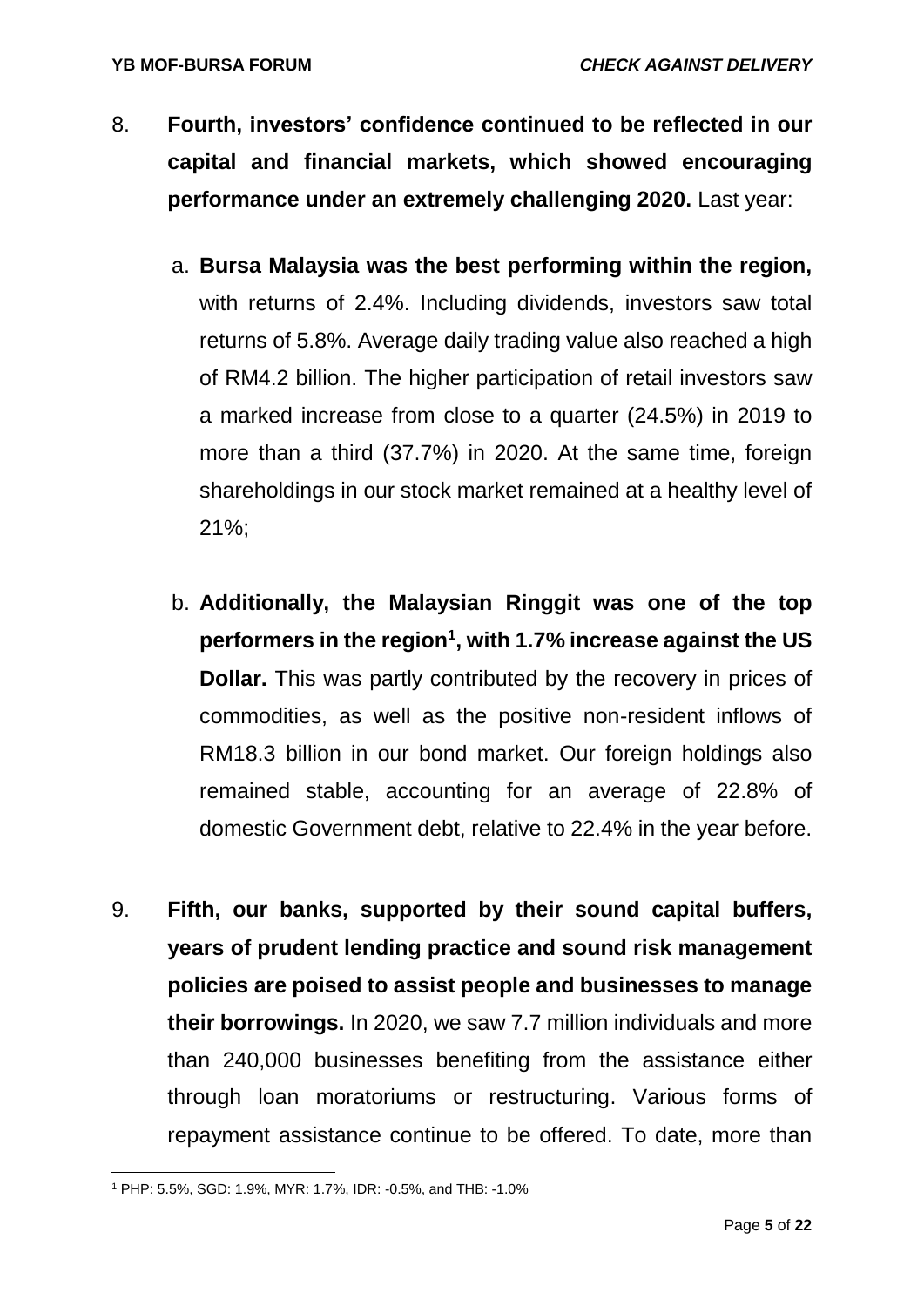1.3 million borrowers have applied and received such assistance, with an approval rate of 95% for individual borrowers and 99% for SME borrowers.

- 10. **Finally, and perhaps most importantly, everyone can see that it is not just the Government, but also the many Malaysians and the private sector that have stepped up to responsibly comply with public health measures.** Admittedly, as a nation, we have had our challenges and setbacks, but we also have a lot to be thankful for. In times of darkness, let our fighting spirit be the beacons lighting our forward path, so we can win this COVID-19 war together. This is exemplified in concerned individuals, civil society organisations and NGOs all over the country joining hands helping fellow Malaysians impacted by the pandemic, whether through supply of PPEs, or in delivering food and supplies to the displaced and dispossessed during lockdowns or when the floods hit.
- 11. This was also evident from my recent visit to various districts in Pahang over the weekend. The plight of flood victims has been alleviated by the actions of kind-hearted fellow Malaysians and proactive NGOs. For that, we thank you. Surely, we cannot successfully rebuild the nation and economy if the Government were to work at it alone.
- 12. Yet, we must remain vigilant of the unscrupulous few that seek to take advantage of the situation. There are emerging issues that require our immediate attention: the rise in scams, hacking, fake news and misinformation that is meant to break up our cooperative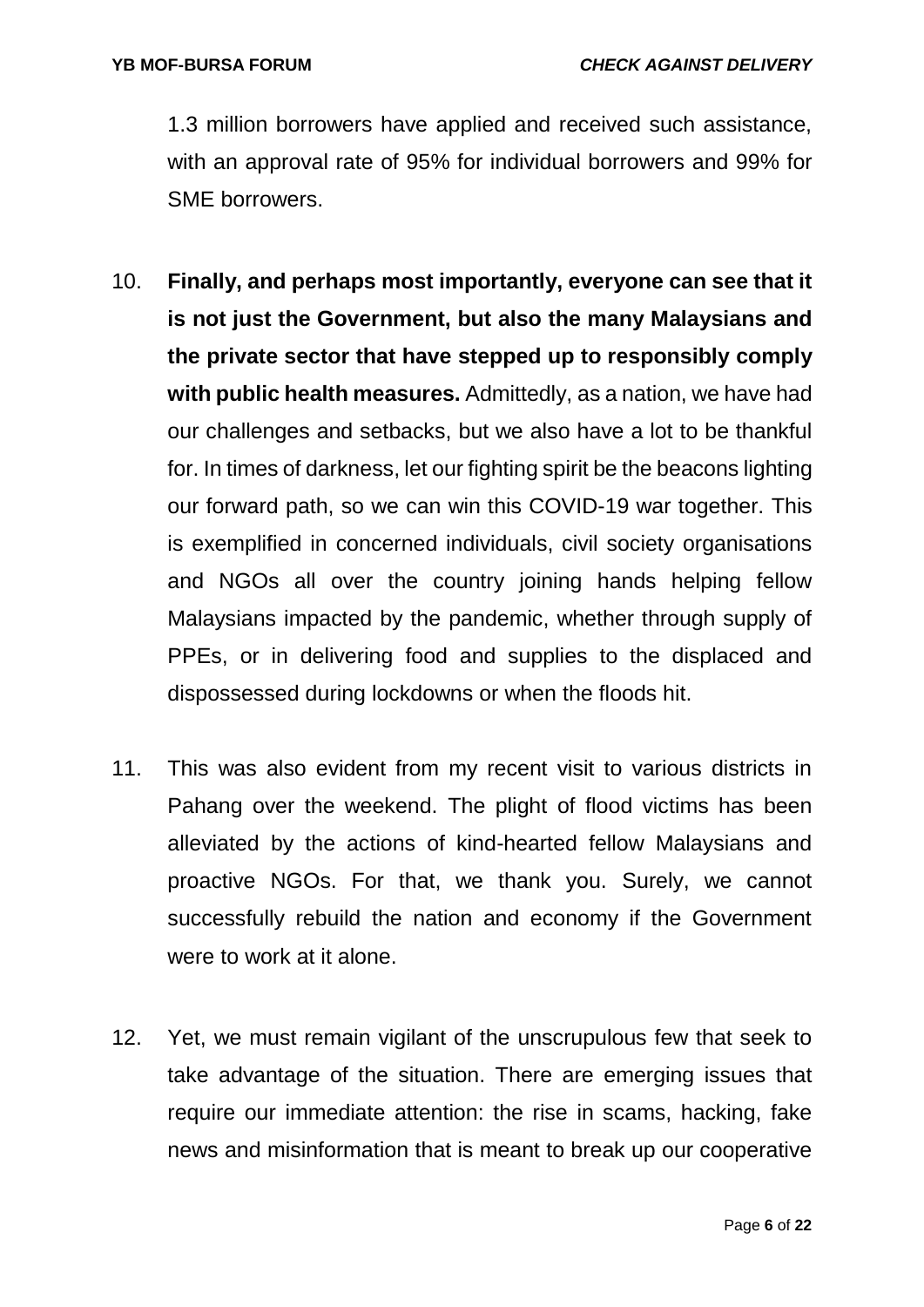spirit. Let us not fall prey to these attempts that seek to undermine, derail, or distract us from our efforts to heal the nation and our economy.

#### **SAVING LIVES AND LIVELIHOODS: A TOUGH BALANCING ACT**

Ladies and Gentlemen,

- 13. These are not our brightest of days, but I strongly believe we will get through it and see better times – recovering faster and in a more sustainable way. **From the time we realised the gravity of this pandemic, this Government also realised that there is no single solution in winning the COVID-19 war.** Hence, today I would like explain where we are in this pandemic, and what the Government has done, and is planning to do in protecting the people, and limiting further socio-economic fallout.
- 14. We all had been through a full lockdown or MCO 1.0 in March 2020, among the strictest according to global studies. We knew it cost the economy RM2.4 billion per day, and not to mention the mental and emotional stress of millions of people being confined in their homes for long periods of time. Even domestic violence and child abuse cases had been shown to have increased during lockdowns. It also led to an unemployment rate of 5.3% in May. As a result, our second quarter GDP for 2020 contracted by 17.2%, the worst amongst ASEAN nations.
- 15. For the Government, to decide on the exact nature of a 'lockdown' is never easy. Currently, there has been plenty of debate on whether our country should go into a full lockdown. Those in favour of raising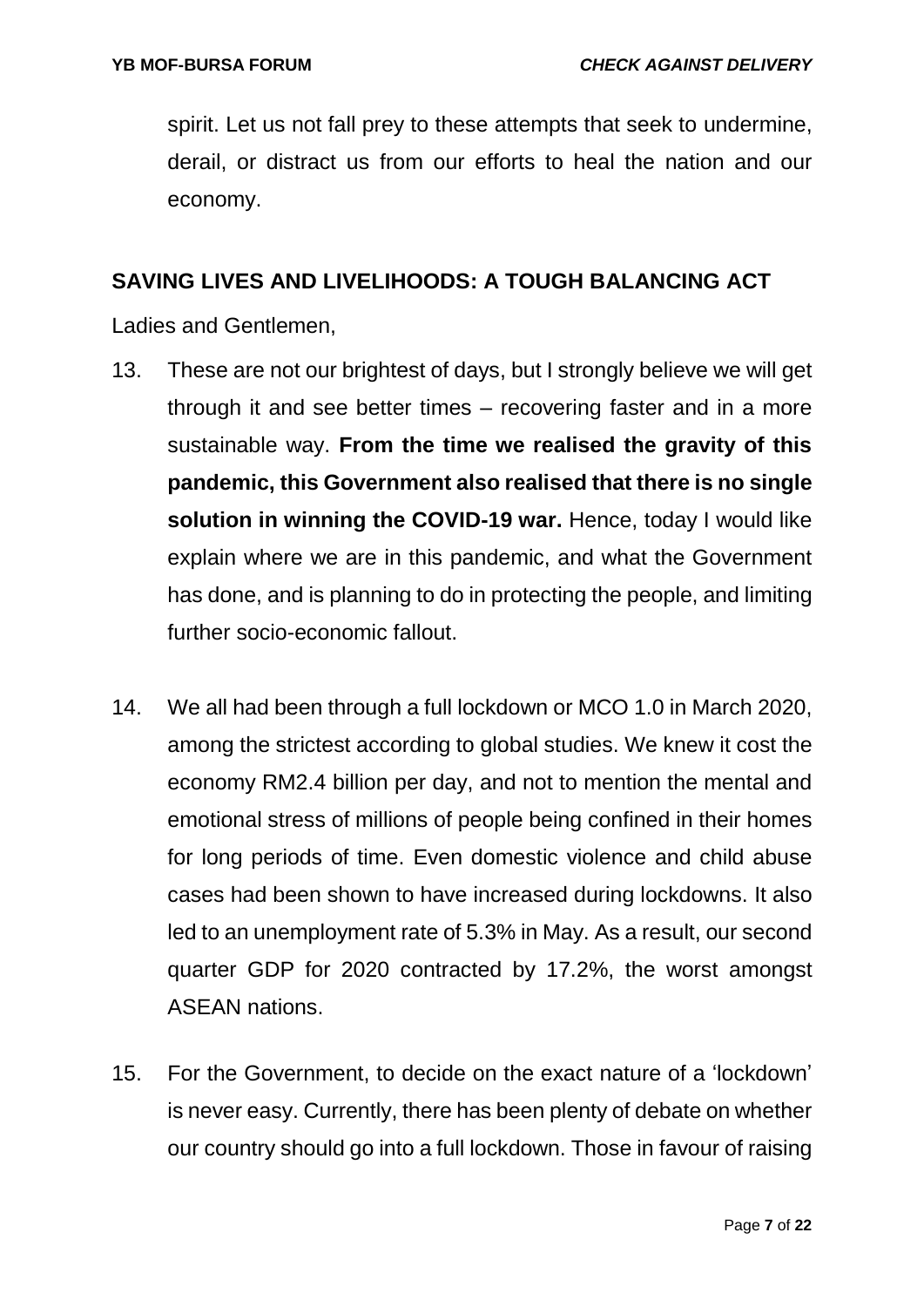the level of restrictions argue that we should, to break the spread of transmission and save more lives. On the other hand, those against further restrictions argue that the economic harm from a stricter 'lockdown' outweigh the benefits of slowing the spread of the virus.

- 16. **It has been highly challenging to balance the safety of people's lives, and the security of their livelihoods. It involves many factors, requiring careful deliberation and thought, and constant review as the situation evolves.** We must also realise that there are harms that may be difficult to predict. **The economy does not operate at the flick of a switch. There is no "turning it off", and then "turning it back on" as we see fit. Livelihoods depend on it.** On this note, we must look at this issue squarely in the face and ask ourselves with honesty: what is the real impact of our losses if we had a stricter 'lockdown' this time around?
- 17. It is inevitable that policy makers and market regulators talk about the economic effect of the 'lockdown' from a macro perspective. But behind all the numbers, are real people who are facing real survival issues as they face a tighter 'lockdown'. This is especially true for the micro and small businesses: the restaurant operators, food stall owners, tailors, barbers, fruit sellers, laundry operators and countless more – people who draw income from daily demand for their goods and services. This is simply about the reality of survival – the ability to put food on the table for the family each and every day. For them, the balancing act is just a theory and holds little meaning in their quest for daily survival.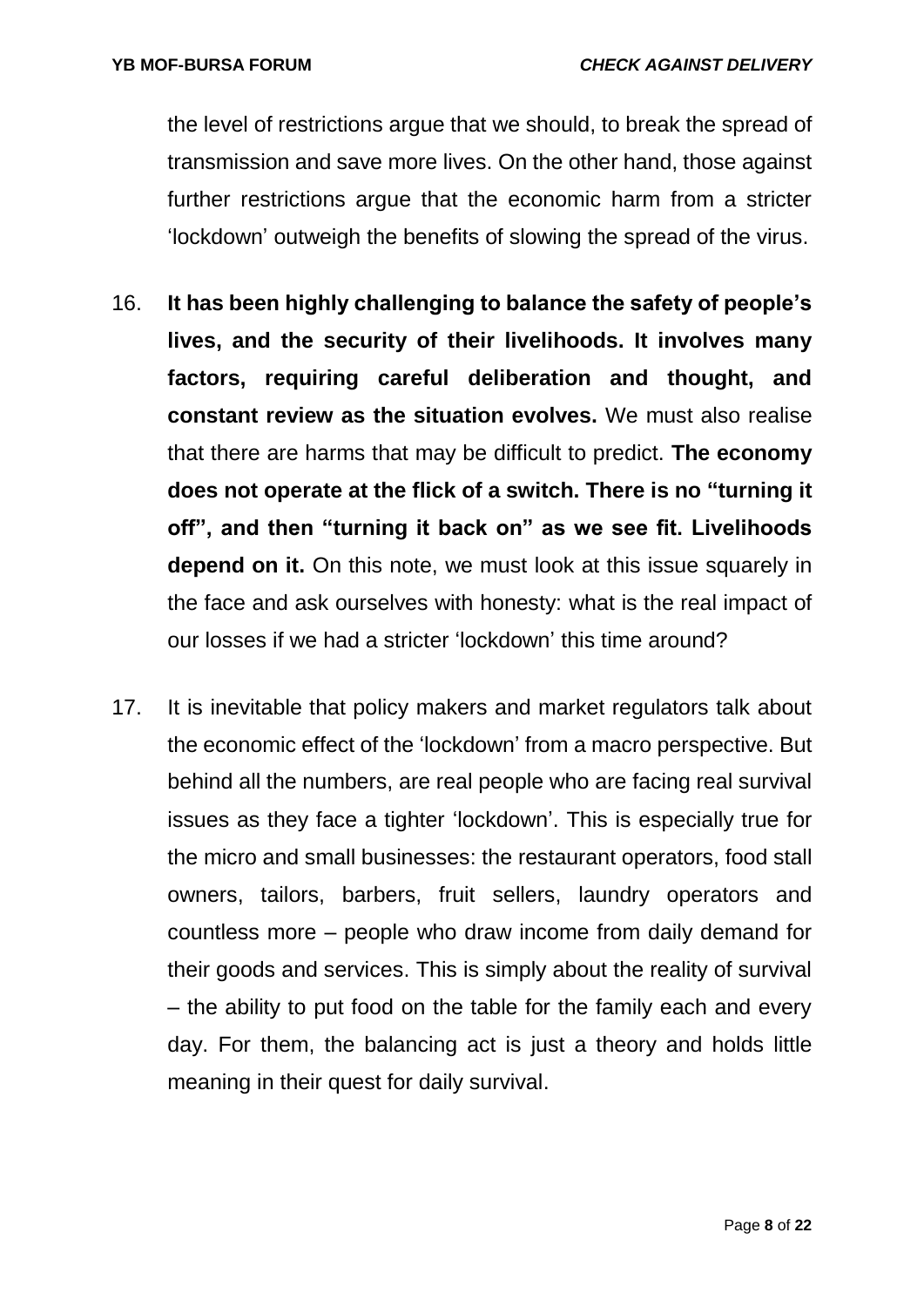- 18. Who is to say one occupation is more essential than the other? The economy is an intricate supply chain – one business relies on another and is linked to several others in direct or indirect ways. For the Government, building back better means a revamped policy that treats hard working Malaysians and their families as essential at ALL times, not just during a crisis. ALL types of jobs are essential because they provide food on the table, a roof over people's heads and most importantly, a sense of purpose and dignified existence for all of us, without which individuals and families could go down a path of not just financial ruin, but also social despair.
- 19. There has also been a lot of talk about FDIs lately. One of the key factors in deciding where to invest is consistency of policies. Deciding to open and close factories and offices without clear guidelines will only damage investor confidence.
- 20. My point is to illustrate that policy making in managing this crisis extends beyond just the public health viewpoint. There are those who believe that a tighter MCO will save more lives. For anyone concerned about losing a loved one to COVID-19, this may seem like the only fact that matters. However, as a society, it is important for us to be clear about what exactly the outcomes and alternatives are.
- 21. **To me the biggest lesson from MCO 1.0 is our acknowledgement that a 'lockdown' and ensuring the economy survives are not and must not be mutually exclusive**. Our SME sector, for example, forms the backbone of the economy, employing over seven million Malaysians, and contributing nearly 40% to the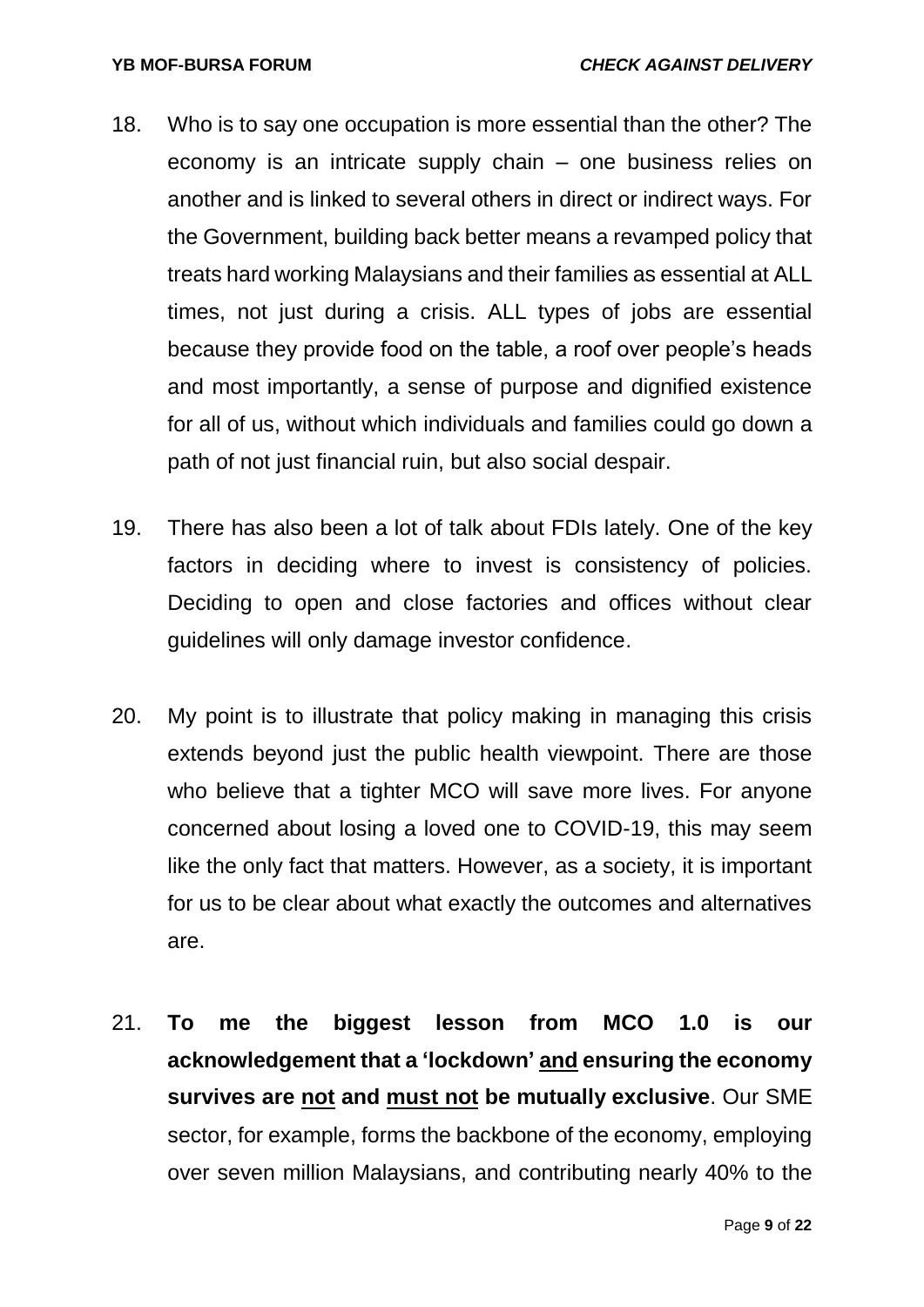GDP. Over 70% of our SMEs posted a loss in 2020. It goes without saying that a strict 'lockdown' will hit our SMEs, or over 900,000 businesses nationwide. Within this are small and micro-business owners whose livelihoods are immediately affected by even a day of 'lockdown', what more a 14-day shutdown?

#### **BUILDING ON WHAT WORKS, AND KEEPING PLANS DYNAMIC**

My fellow Malaysians,

- 22. This pandemic is a complex animal requiring a combo of holistic solutions that must ensure both public health and the economy can thrive. To that end, the Government has been working hard with all parties to ensure that we can win on both fronts, by working on various solutions in tandem. These include:
	- a. **Firstly, introducing MCO 2.0 which is a much-improved variation of MCO 1.0.** The good thing is, we are now in a better, more informed situation today than we were back in March 2020. In terms of infectivity or transmission rate, we have the R-naught, which is closely monitored by the Health Ministry. Additionally, scientists and data experts are now looking into different modelling of data to better inform our decision making. With data points today and analysis by the Department of Statistics, Bank Negara and agencies like LAKSANA we also have more visibility on the impact our economic measures upon the *rakyat*. Today, under MCO 2.0, five essential sectors which includes the selfemployed and smaller businesses are allowed to operate, limiting our daily loss to RM700 million.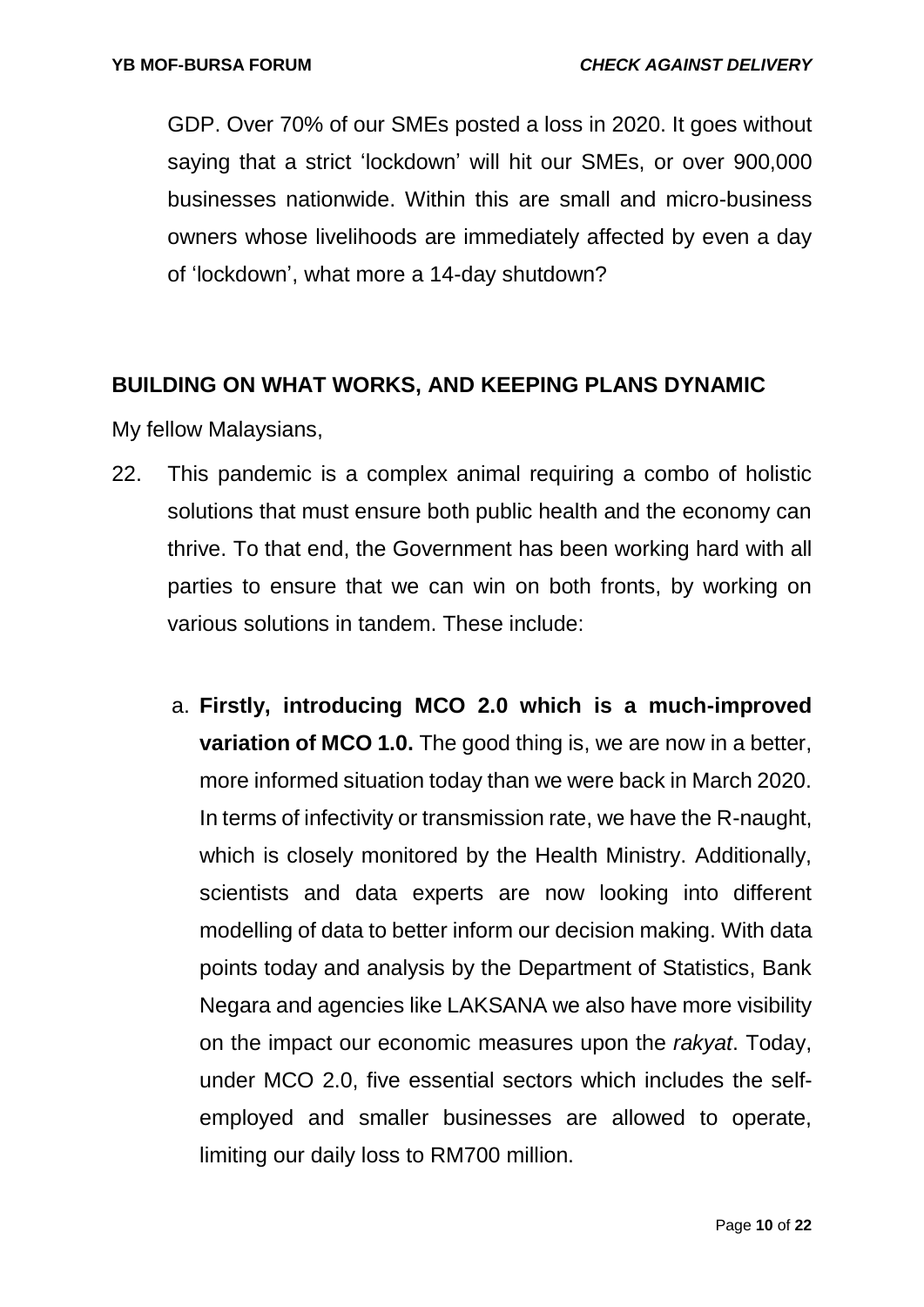I must also add that reported COVID numbers have risen mainly because more tests are being conducted focusing on foreign workers at construction sites and factories. Just like government measures that have become more targeted, our testing has also been more targeted as we learn and know more about this virus, on how it spreads. So, we must also put these daily reported numbers of infections into perspective. But of course, more testing is what we want, to ensure that we do not have unknown clusters.

- b. **Secondly, beefing up public health by** 
	- i. **procuring vaccines;**
	- ii. **having a detailed plan on national immunisation;**
	- iii. **adding on more support staff; and**
	- iv. **getting the private hospitals to take on non-COVID cases.**

Under Budget 2021, we allocated RM1 billion but the recent PERMAI package saw an additional RM3.25 billion or 325% increase in allocation to fight COVID-19. Recently, the Ministry of Health employed over 3,500 new medical personnel to relieve pressure at the frontlines. Coupled with the current MCO 2.0, these concerted efforts aim to flatten the curve, and reduce community transmission to contain the pandemic. With our vaccination plan on schedule, we will soon cross the bridge between existential threats, and boundless hope for better days ahead. Science has eradicated diseases like polio and smallpox through vaccination. The entire world pins its hope on it being no different this time. God willing, when more than 80%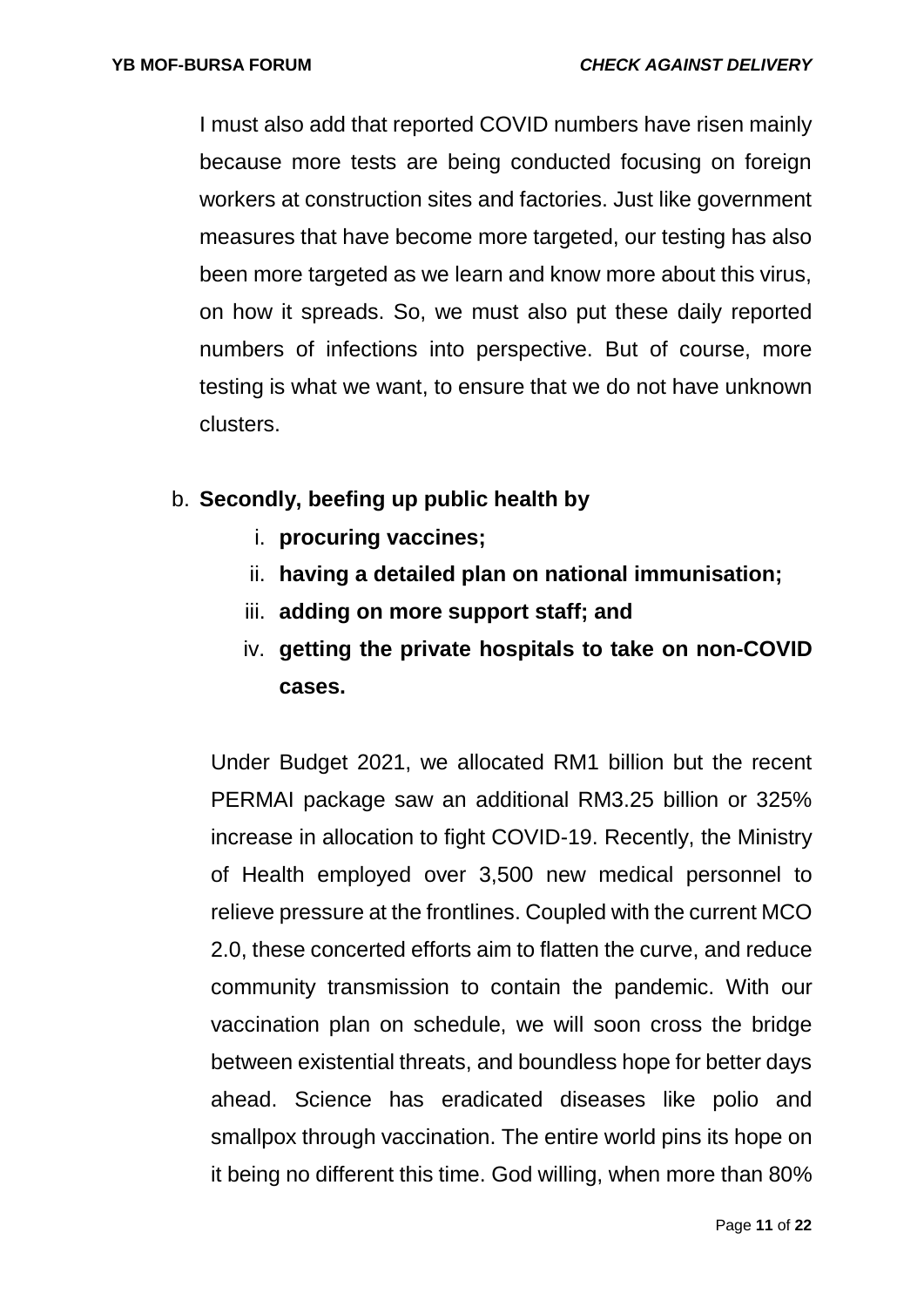or 27 million people of our population are vaccinated throughout the coming year, we hope to achieve herd immunity so we can begin put this COVID-19 nightmare behind us. This will, indeed, drive our economic recovery.

- c. **Thirdly, ensuring that there is no permanent scarring of the economy** by (i) helping targeted industries to maintain their capacity, for example through the Wage Subsidy Programme, hiring incentives and (ii) helping ease industries' cashflow issues through loan moratorium, supply-chain financing, double tax deduction on workers' cost of COVID-testing, and rental waivers, to name a few; and (iii) providing soft loans to help businesses' working capital through the RM11.58 billion disbursed that have benefited more than 24,500 SMEs through funds such as the Special Relief Facility (SRF), Automation & Digitalisation Facility (ADF), All-Economic Sector Facility (AES) dan Agrofood Facility (AF).
- d. **Fourth, facilitating people and businesses to help themselves** which include:
	- i. **Job creation in a holistic manner through the National Employment Council**: We are very serious in facilitating and creating 500,000 jobs this year. Worth 3.7 billion Ringgit, the JanaKerja initiative will include hiring incentives, as well as employment opportunities in the public sector and GLCs. Earlier, one of the shortterm measures was to provide a way for workers from a troubled industry to pivot to other industries through Re-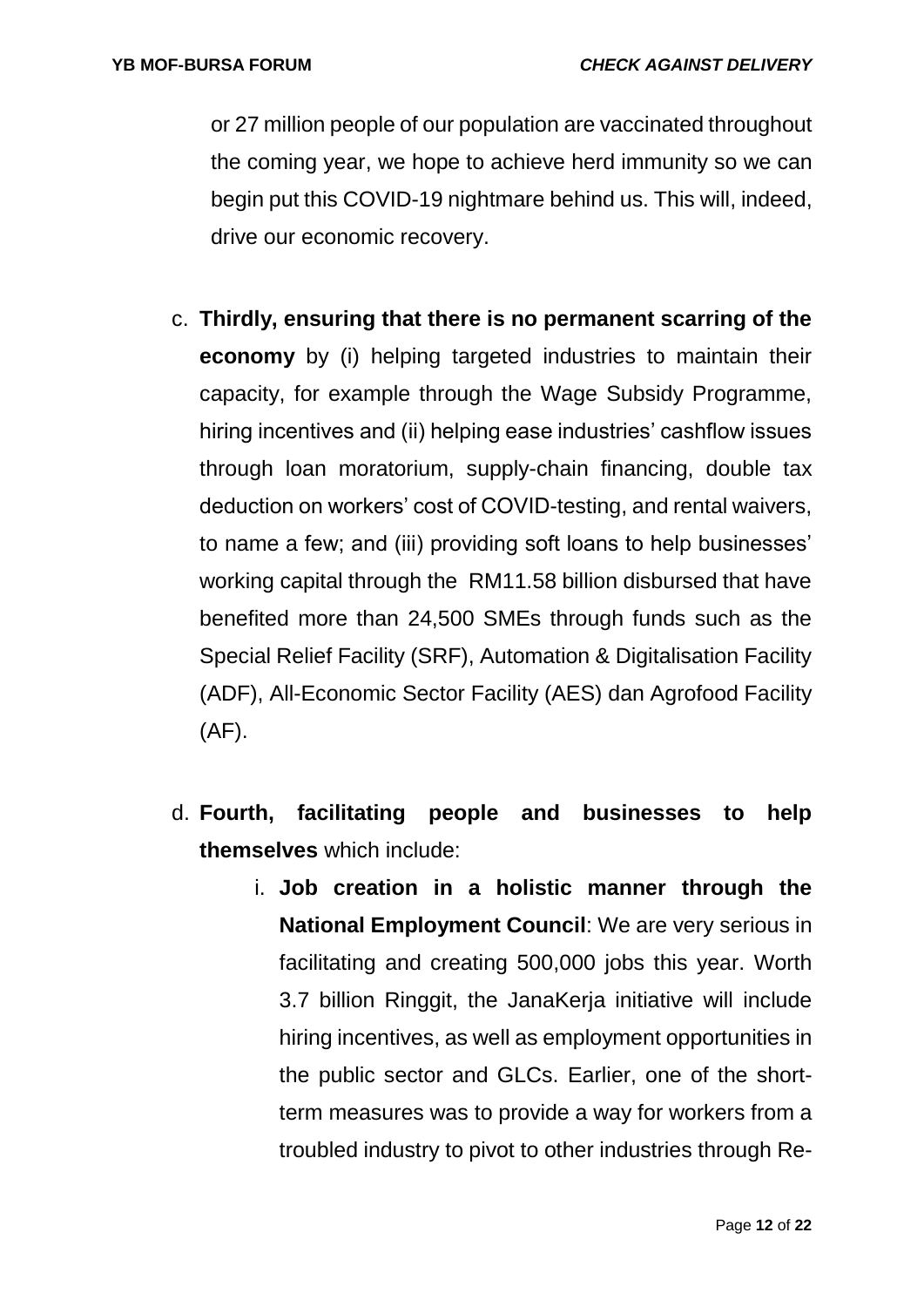Skilling and Upskilling. For medium-term measures we are enhancing TVET so people especially youths can be skilled or re-skilled in 3 – 6 months, and earn an income quickly. With or without COVID-19, we still need plumbers, barbers, hairstylists, electricians, car and bike repairers and gardeners.

- ii. **Leveraging on technology to help existing and new SMEs/micro-SMEs to go digital**: like the mSME E-Commerce Campaign, and also by creating demand through programmes like Shop Malaysia Online.
- iii. **Easing businesses and individuals cashflow concerns:** through the loan moratorium, Geran Khas PRIHATIN, and recently, the targeted moratorium, as well as specific measures for those in most impacted industries such as tourism.
- e. **Fifth, ensuring social security of the most vulnerable segments of the population and the informal sector** of the economy through expedited direct aid, reliefs and improved unemployment insurance programmes.
- f. And finally, **tracking all these initiatives with the use of data as much as practicable.** At the MOF level, LAKSANA tracks the implementation of measures to ensure we achieve the desired outcomes, with tweaks, fine-tunes and interventions, whenever appropriate. **Data (tracking and analytics) must be one of the tools in Government's**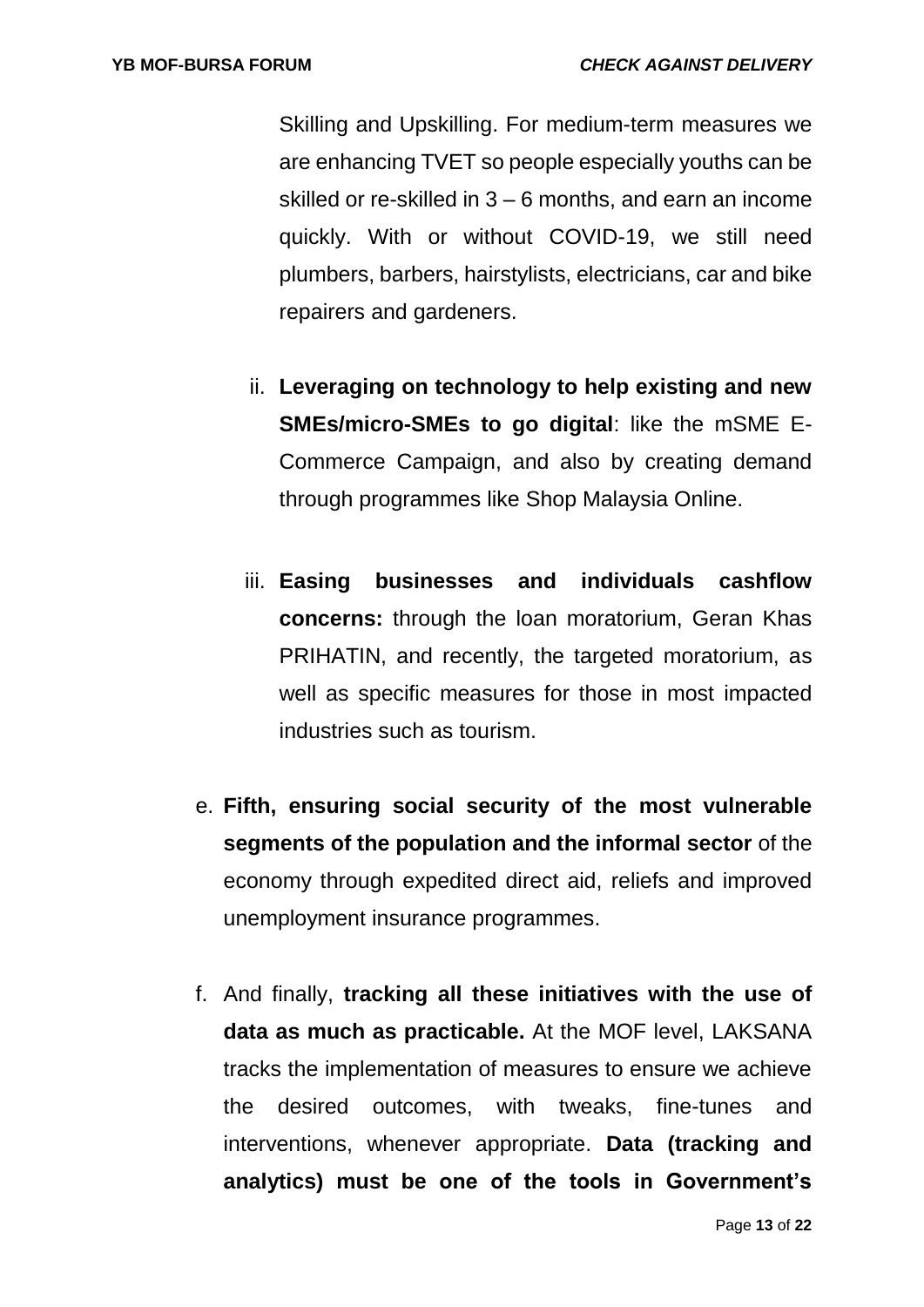**policy-making toolkit.** For example, through the use of data, we took steps to iron out the kinks and challenges in rolling out our Wage Subsidy Programme, and thus far have disbursed more than RM13 billion to benefit more than 160,000 employers and 2.6 million employees.

### **BUILDING RESILIENCE: LONGER-TERM MEASURES**

Ladies and Gentlemen,

- 23. What I just listed down are the major short- and medium-term strategic solutions and measures that the Government has rolled out, through four comprehensive economic stimulus packages valued at RM305 billion, or approximately 20% of GDP. These economic stimulus packages are expected to have contributed up to four percentage points to our GDP, setting the country firmly on its recovery path, with a projected growth target of 6.5% - 7.5 % in 2021.
- 24. This year, we have our largest ever national budget worth RM322.5 billion. And now, to bridge the gap between deploying immediate support to those affected by the floods and MCO, as well as faster implementation of the Budget 2021 measures, we have announced the RM15-billion PERMAI Assistance Package.
- 25. But **we also realise that there are structural issues that cannot be solved overnight, that require deeper thought, consideration and longer-term planning**. This is where our Twelfth Malaysia Plan and Budget 2022 come in. These include: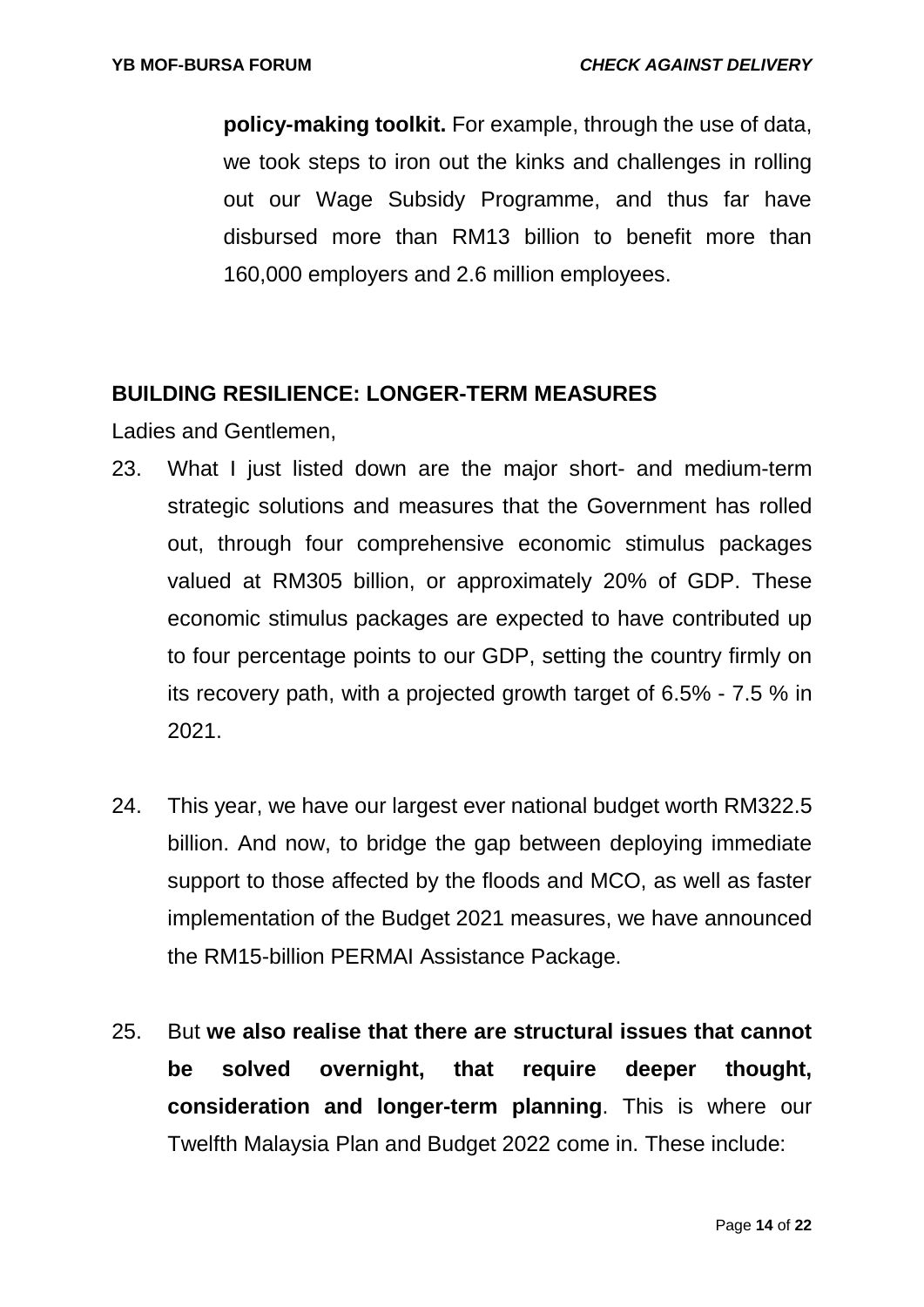- a. **Revamping our human capital policies**, to ensure we futureproof our talents, both in the public and private sectors. We must build an entire workforce of the future, which always stands ready for challenges in the digital era, and for areas like agritech, edutech, mobility and AI. Related to this is the issue of attracting local workers to jobs that have been done by foreign workers all these decades, particularly 3D jobs considered Dirty, Dangerous and Difficult. But, if a Malaysian graduate is happy to work as a waiter at a restaurant in a neighbouring country because of the higher pay, that reflects a serious underemployment issue, which could possibly be due to lower wages for graduates in this country, which could, in turn, be due to wage increase not being on par with productivity or increase in skills. It could also be due to an industry-education system mismatch. Coming up with a holistic solution on this requires a longer-term planning and cooperation across various Ministries and the private sector;
- b. **Next, the transition to a higher-income nation, or to effect a mindset and structural change in an industry, requires capacity-building, which takes years to develop.** One clear example is the solar panel industry: many years ago, solar panels were extremely expensive in Malaysia. With the Government policy of encouraging this industry, it is now costeffective for businesses and homes to install solar panels that they can use to generate electricity, and sell the extra power to the national grid. This involved policy-making not just at the national level, but also all along the value chain of the energy sector, which did not happen within  $1 - 2$  years. Take our agricultural industry, for example: how can we strengthen our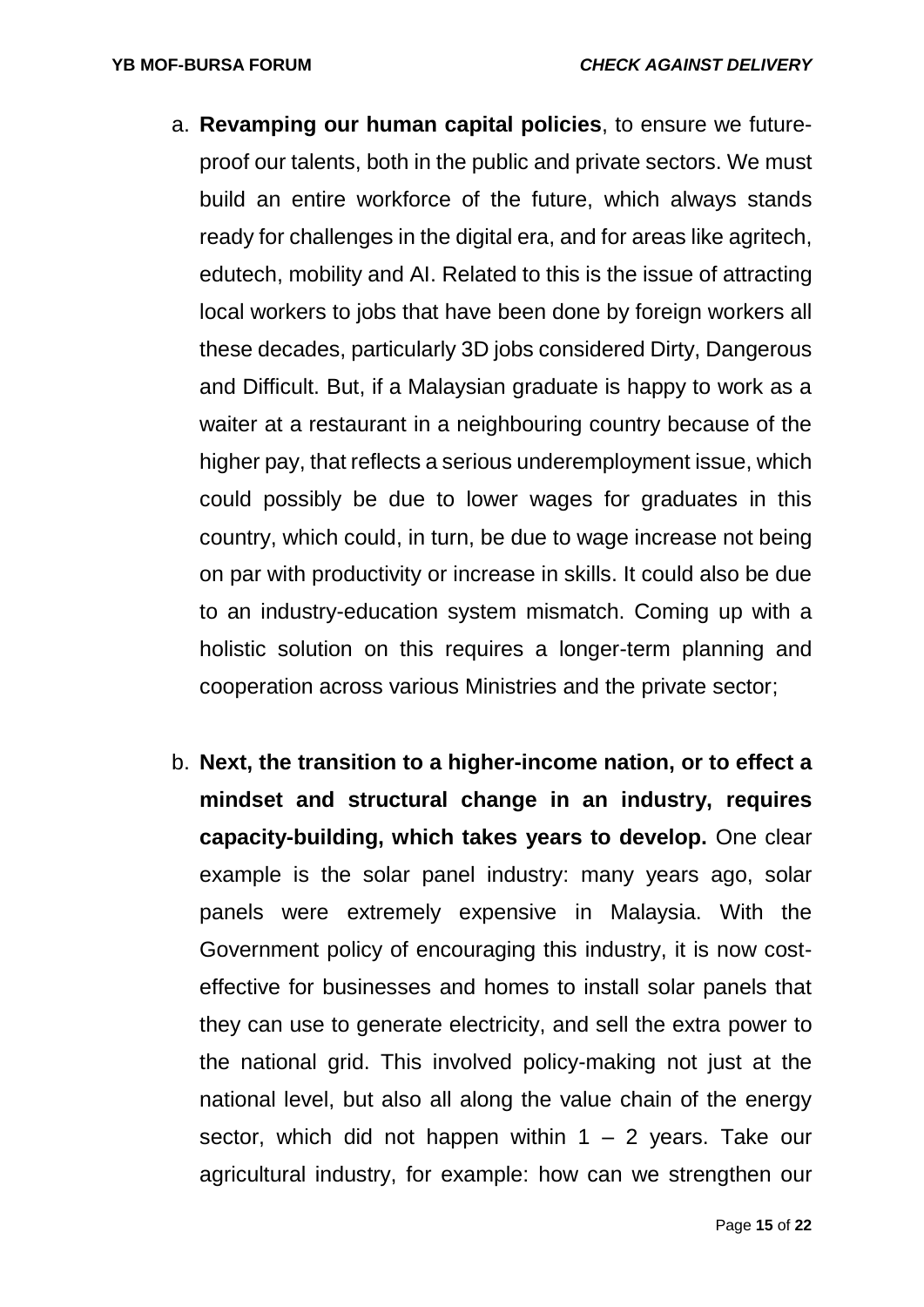agricultural prowess to be more cost-efficient and sustainable, hence contributing to the nation's food security, and reducing our reliance on food imports? Through all these, coupled with our vast natural resources, Malaysia can instead be the one supplying food to the world;

c. **Next, a holistic re-look at the economy from an ESG lens to ensure our Shared Prosperity Vision is achieved.** Budget 2021 is the first year we mapped our Budget (2021) measures to the UN's SDG goals. The Twelfth Malaysian Plan (2021 – 2025) will provide a more holistic blueprint for this – towards sustainable growth, strengthening socio-economic inclusivity, as well as better environmental sustainability. The COVID-19 and the recent floods across the country have highlighted the need to develop a more resilient economy in the longer-term, and that entails investing in more updated, sustainable infrastructure and engines of growth. To this end, MOF has also started revisiting the roles and mandates of GLICs and GLCs. One clear example is how we activated the GLC Disaster Relief Network within a short period during MCO 1.0 and mobilised aid and funds to support the needy and desperate. Perhaps GLCs need to also have SDG-related KPIs, apart from their quantitative KPIs. Further, for Malaysia's Shared Prosperity Vision to be embraced by the whole economy, including the private sector, there must be matching policy decisions firstly on socio-economic matters (like enhancing the quality of our education system, for both vocational and academic); which must be matched against our policy on promoted industries or sectors; which must also be matched with our policy on diversifying the economy.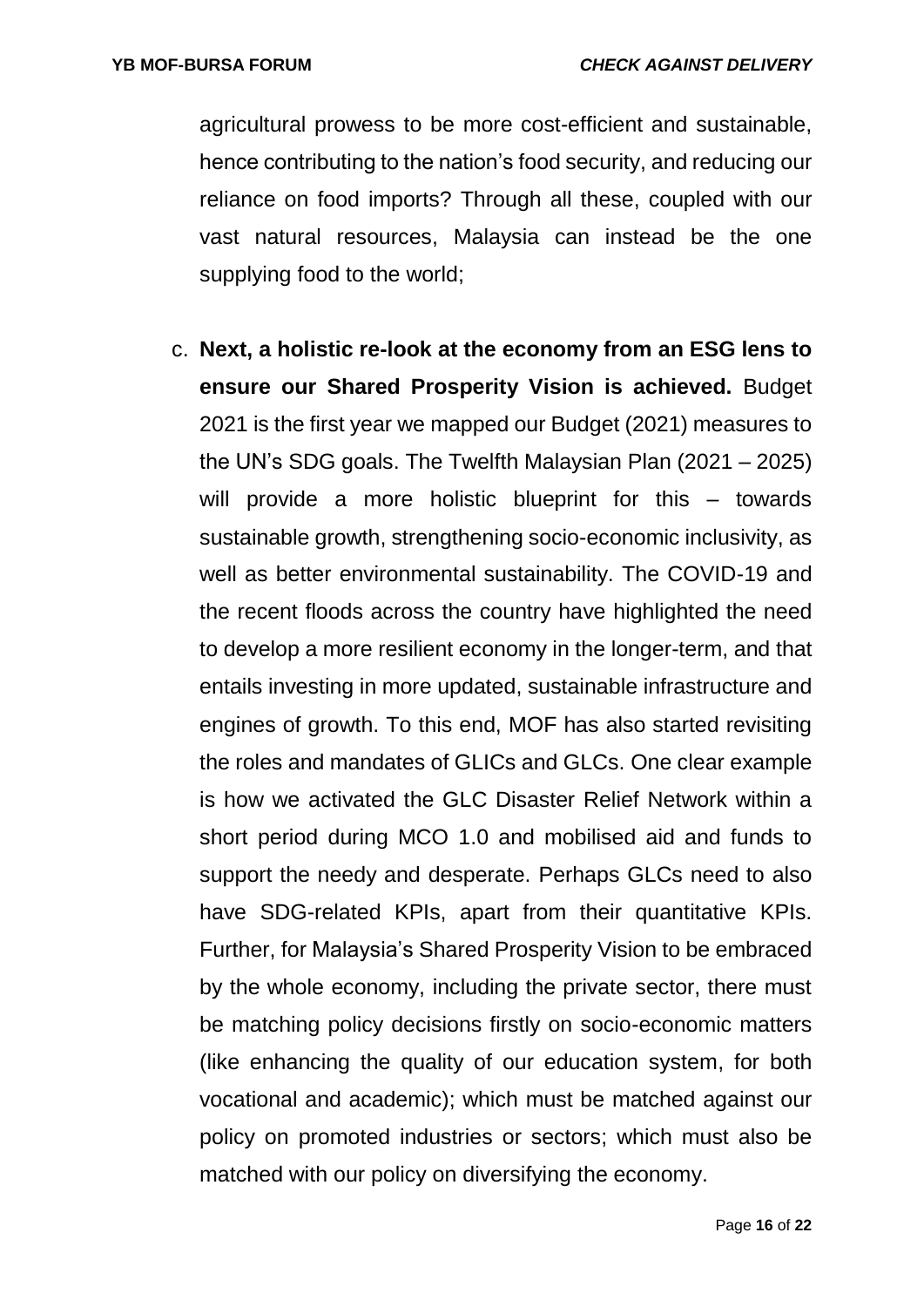- d. **Next, strengthen our revenue base through a multi-prong strategy,** beginning with regulating the **shadow economy,**  which is estimated to be roughly 18% of our GDP, or approximately RM300 billion in 2019. Regulating the shadow economy will also ensure that informal sector workers are protected. Additionally, we are also executing our **Medium-Term Revenue Strategy**, which among others, will **diversify our economy, enhance our tax framework to reduce leakages and reduce our dependency on commodity.** For example, our December exports for electrical and electronic products was RM5.6 billion; while rubber products contributed RM3 billion, and palm oil and palm oil-based agriculture products, RM2.6 billion. Surely, for rubber and palm oil, there are ways to go further downstream by enhancing and incentivising value-adding so we can capture more revenue for the country. Such efforts require further development, particularly from the ESG viewpoint but all these cannot be done overnight, or even within a year.
- e. Next in our list of solutions requiring a longer gestation period is **creating a sustainable ecosystem for entrepreneurship and innovation**: ensuring ideas can be nurtured from seed, start-up to full growth and beyond. We have various initiatives such as the Cradle Fund and many others. And the most recent is Penjana Kapital, which is not only about empowering local startups and having private equity drive the growth of our fledgling companies, but also ensuring that foreign investors have skin in the game, and follow our detailed plan to ensure knowledge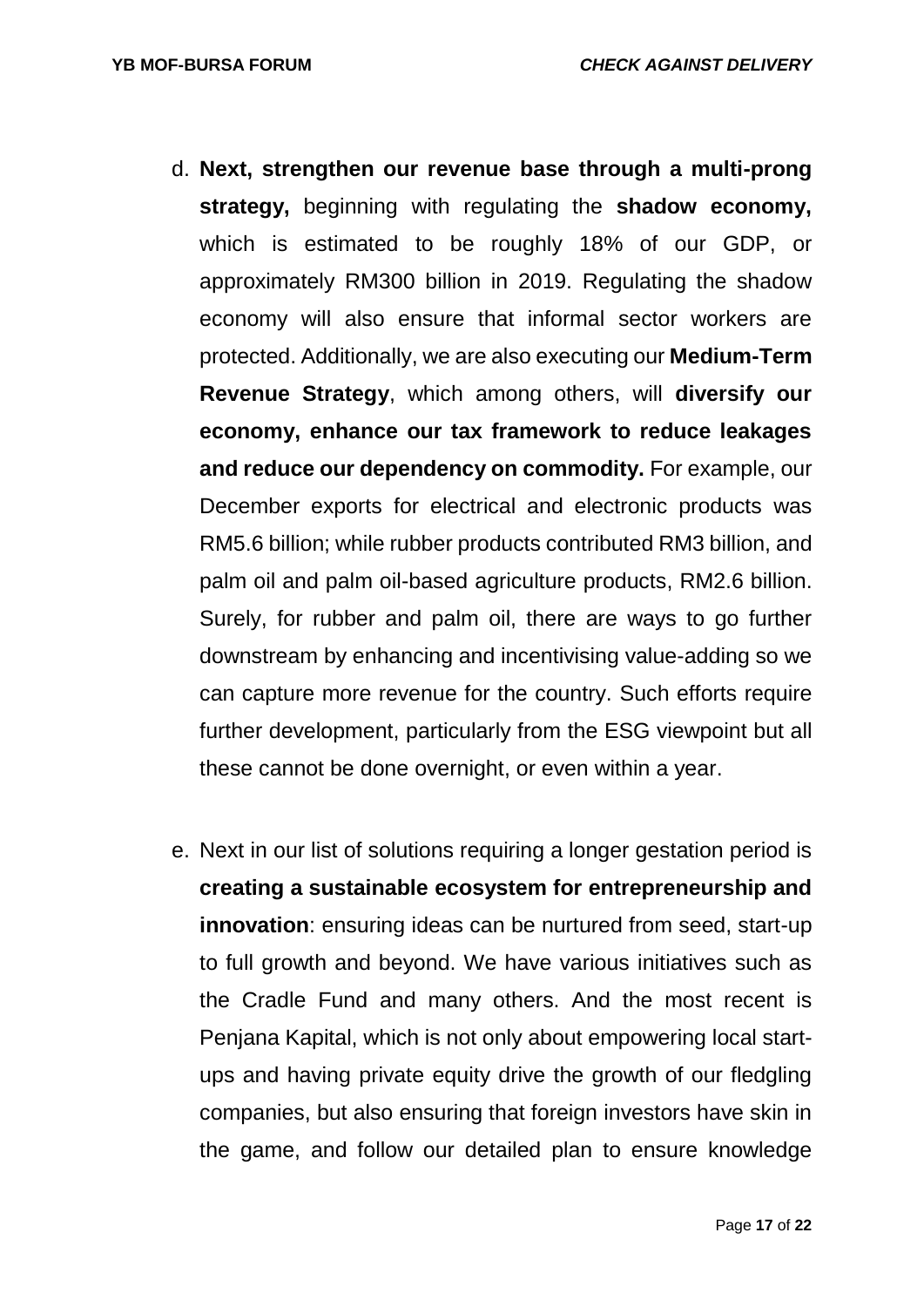transfer to build local talent in high-skilled jobs. The right startup culture helps pave the way for future brain gain, better wages for our workers and lifting innovation to higher levels.

26. This list that I just shared is non-exhaustive. I can go on with many more examples but let me just say that from MOF's solutioning viewpoint, and myself as Finance Minister, my team and I are looking at all these ideas, and more, in a holistic manner. **We have even started working on fresh ideas for Budget 2022 even as we roll out Budget 2021 measures. All these efforts must happen in tandem to ensure our future measures are not only strategic, but also targeted, on-point and outcome-based**.

## **ATTRACTING FDI: A CONTINUOUS QUEST**

My fellow Malaysians,

- 27. Ultimately, the proof of the initiatives introduced is whether they will generate the growth that we are trying to achieve. For this year alone, people might call our GDP growth projection at 6.5% – 7.5% optimistic. For the sceptics out there, please also look at IMF and the World Bank figures. With all these measures combined, our growth forecast is very much in line with projections by agencies such as the IMF and World Bank at 7.0% and 6.7%, respectively.
- 28. In fact, IMF's projection of 7% growth expected for Malaysia in 2021 is higher than the ASEAN-5 combined (5.2%), and trailing only behind China (at 8.1%) and India (at 11.5%). As per its latest report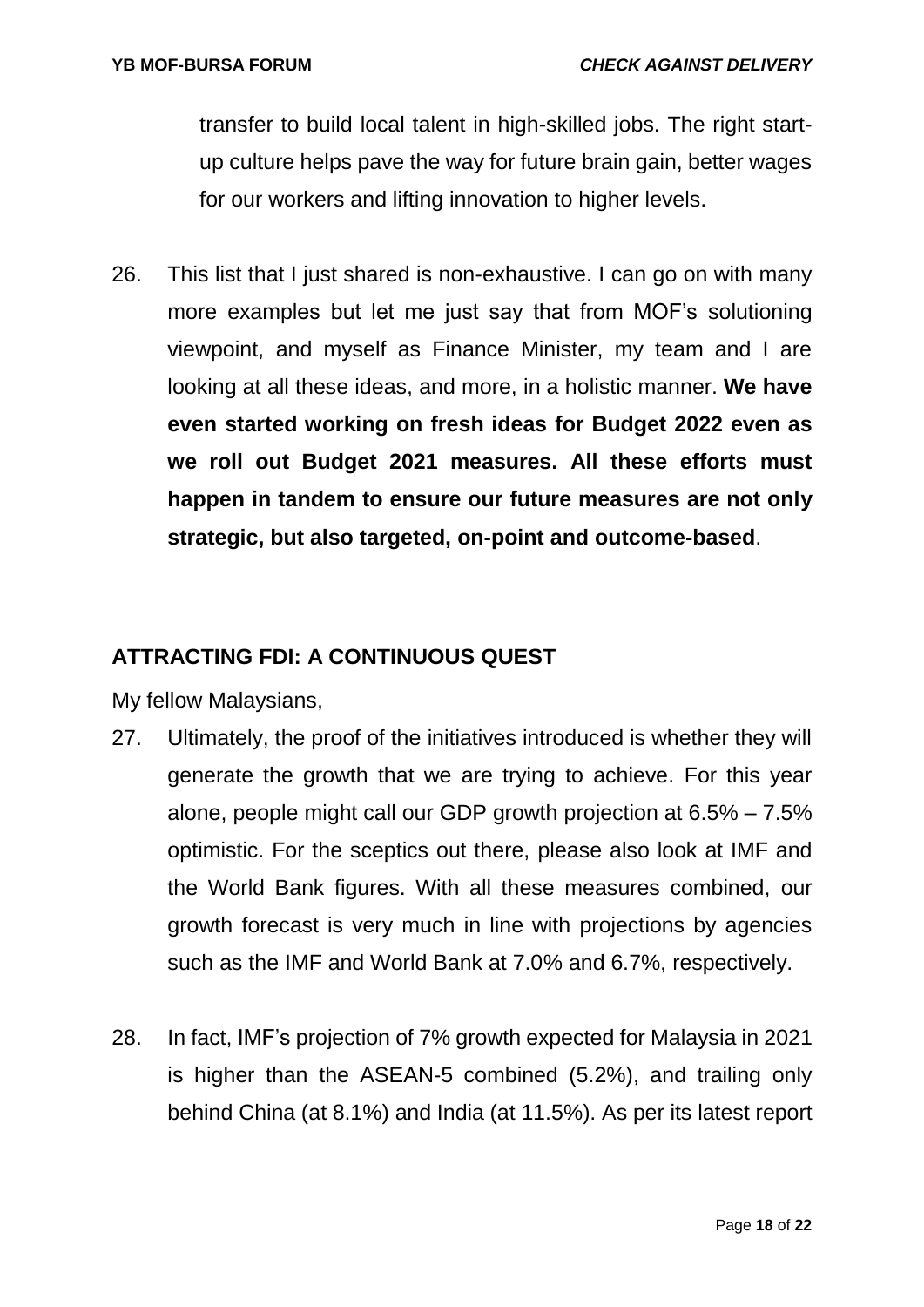in January 2021, **IMF is projecting that Malaysia will register the third highest GDP growth among all countries globally in 2021**.

- 29. These promising numbers for our country are also premised on the fact that our robust growth will be supported by the competitiveness of our economy and diversity in exports. For instance, in December 2020, we recorded our highest exports of more than RM95 billion. This is ten percent higher from a year ago, and exceeded forecasts by analysts that anticipated a 6.6% increase, as surveyed by Reuters. Moreover, it was also higher than the 4.3% growth posted in November 2020.
- 30. In terms of FDI, the Government acknowledges the challenging and highly competitive landscape we are facing. As COVID-19 pandemic disrupts supply chains globally, to capture reshoring and relocation of MNCs, the Government has introduced various tax and investment incentives announced under PENJANA and Budget 2021, as well as measures to ensure seamless facilitation of investors such as the establishment of the Project Acceleration and Coordination Unit (PACU), and various online platforms such as the i-Incentive. Nevertheless, we continue to look for ways to improve our tax and investment incentives to ensure Malaysia remains competitive as an investment destination.
- 31. As a result of all these measures, investors' confidence in Malaysia can be seen in terms of the approved investments during the first nine months of 2020, which stood at RM110 billion, 40% of which was FDI. These investments involved over 2,900 projects, with the creation of close to 65,000 jobs. Within those numbers, we have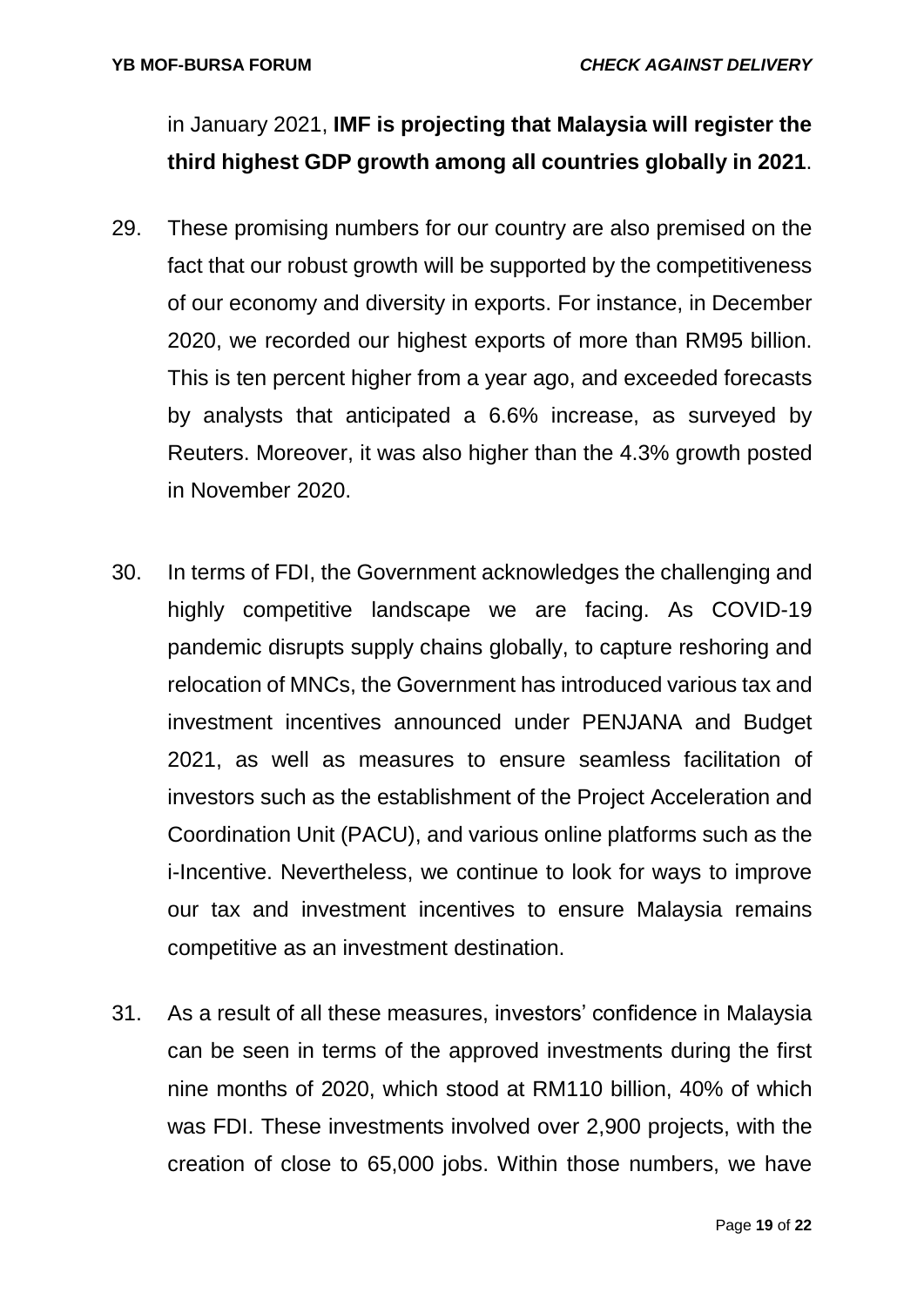high-end, high-technology MNCs that have set up shop or increased their investments such as Smith and Nephew, Dexcom, Bosch and Western Digital, to name a few.

- 32. In addition to that, **MIDA has also identified 240 high-profile foreign investment projects with a combined potential investment value of close to RM82 billion**. These include sectors such as Electrical & Electronics; Machinery & Metal; Life Sciences & Medical Technology; Chemical & Advanced Materials; Transportation Technology; and Food Technology & Resource Based Industries. These projects are anticipated to materialise this year. Moreover, approximately RM48 billion worth of potential investments into the country are currently being evaluated. These projects, once approved, are expected to be implemented within the year 2021 to 2022.
- 33. Our work continues by **maintaining our competitiveness as a preferred investment destination**, improving the ease of doing business, as well as further strengthening our institutional and governance framework. This includes **formulating a national investment strategy to attract high-quality investments that can meaningfully enhance our productive capacity, create high-skilled jobs, promote technology transfer and foster domestic linkages** that will also benefit our home-grown companies.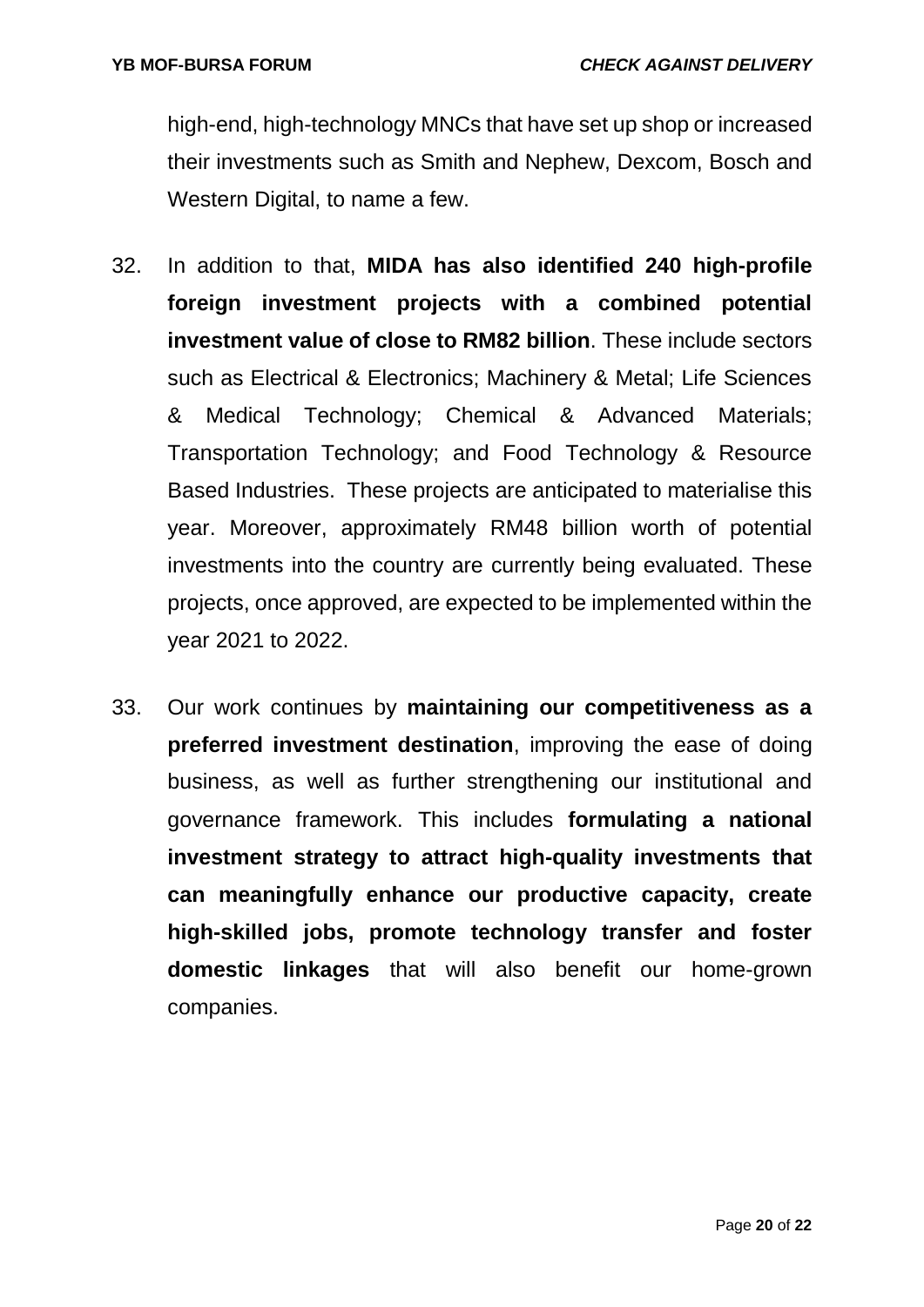### **CONCLUSION**

Ladies and gentlemen, fellow Malaysians,

- 34. Before I end, I think it is important to emphasise two important points:
	- a. **Firstly, you have my word that the Government will do its best to protect your lives and the lives of your loved ones.** We are procuring the required supply of vaccine while beefing up our healthcare system before we roll out the National Immunisation Programme. As the Minister of Finance, I am focused on ensuring the fiscal space and discipline for all this. Keep your faith in our collective, indomitable human spirit to overcome this pandemic, whether it is in the frontliners who are expending every ounce of energy to keep you safe; or in the noble efforts of caring Malaysians, corporates, NGOs and CSOs that complement the Government's nation-wide efforts. Related to this, let us not get caught up in politics and mud-slinging. If you feel you cannot contribute to the positive vibes, then at least try not to add to the negative energy. **Let us work together and focus on the positive; and on what we can control, influence and change.**
	- b. **Secondly, rest assured that the Government has its ears to the ground, and are aware of the people and businesses' survival issues.** The Government has played and will continue to play its role to protect lives and livelihoods. However, citizens, the private sector and NGOs must also extend their cooperation and play their part, not least by strictly adhering to SOPs. The Government cannot solve these problems by itself. I want to call